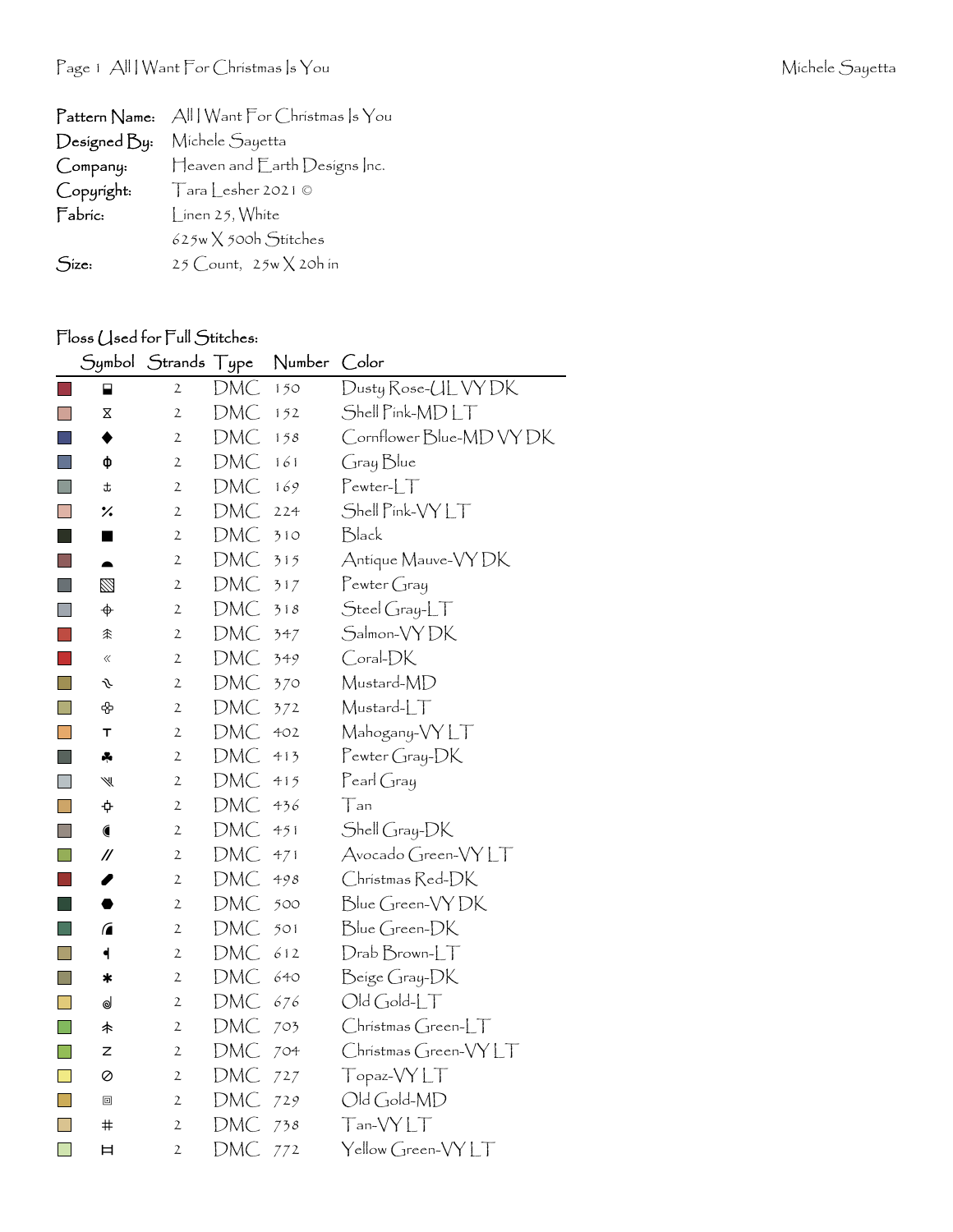| Symbol                   | Strands Type   |     | Number | Color                     |
|--------------------------|----------------|-----|--------|---------------------------|
|                          | 2              | DMC | 779    | Cocoa-DK                  |
|                          | $\mathfrak{2}$ | DMC | 798    | Delft Blue-DK             |
| ┻                        | 2              | DMC | 799    | Delft Blue-MD             |
| ¢                        | $\mathfrak{2}$ | DMC | 814    | Garnet-DK                 |
| ≯                        | 2              | DMC | 820    | Royal Blue-VY DK          |
| ★                        | 2              | DMC | 833    | Golden Olive-LT           |
| ?                        | 2              | DMC | 840    | Beige Brown-MD            |
| ┛                        | 2              | DMC | 842    | Beige Brown-VY LT         |
| Q                        | 2              | DMC | 902    | Antique Mauve-VY DK       |
| ☆                        | 2              | DMC | 918    | Red Copper-DK             |
| 53                       | 2              | DMC | 922    | $C$ opper- $LT$           |
| ⇓                        | 2              | DMC | 930    | Antique Blue-DK           |
| =                        | 2              | DMC | 931    | Antique Blue-MD           |
| ❸                        | 2              | DMC | 934    | Avocado Green-VYDK        |
| X                        | 2              | DMC | 936    | Avocado Green-DK MD       |
| 2                        | 2              | DMC | 950    | Desert Sand-LT            |
| ☀                        | 2              | DMC | 976    | Golden Brown-MD           |
| ◈                        | $\mathbf{2}$   | DMC | 977    | Golden Brown-LT           |
| v                        | 2              | DMC | 3031   | Mocha Brown-VY DK         |
| ∗*                       | $\mathfrak{2}$ | DMC | 3041   | Antique Violet-MD         |
| $^\mathrm{+}$            | $\mathbf{2}$   | DMC | 3042   | Antique Violet-LT         |
| ╲                        | 2              | DMC | 3064   | Desert Sand               |
| $\overline{\phantom{0}}$ | $\mathfrak{2}$ | DMC | 3078   | Topaz-BRT                 |
| ⇔                        | 2              | DMC | 3328   | Salmon-DK                 |
| ¢                        | 2              | DMC | 3346   | $\mathcal{H}$ unter Green |
| Z                        | 2              | DMC | 3350   | Dusty Rose-UL DK          |
| ▩                        | 2              | DMC | 3364   | Pine Green                |
| Q                        | $\mathbf{2}$   | DMC | 3371   | <b>Black Brown</b>        |
| ை                        | 2              | DMC | 3688   | Mauve-MD                  |
| ❀                        | 2              | DMC | 3721   | Shell Pink-DK             |
| *                        | $\mathfrak{2}$ | DMC | 3722   | Shell Pink-MD             |
| ⋇                        | $\mathbf{2}$   | DMC | 3733   | Dusty Rose                |
| ◈                        | $\mathbf{2}$   | DMC | 3752   | Antique Blue-VY LT        |
| ш                        | 2              | DMC | 3768   | Gray Green-DK             |
| ⊞                        | $\mathbf{2}$   | DMC | 3771   | Terra Cotta-UL VY LT      |
| ٠Q                       | $\mathbf{2}$   | DMC | 3772   | Desert Sand-VY DK         |
| $\oplus$                 | 2              | DMC | 3773   | Desert Sand-MD            |
| ◆◆                       | 2              | DMC | 3776   | Mahogany-LT               |
| ◉                        | 2              | DMC | 3781   | Mocha Brown-DK            |
| ⊕                        | 2              | DMC | 3787   | Beige Gray-VY DK          |
| $\overline{\mathsf{c}}$  | 2              | DMC | 3799   | Pewter Gray-VY DK         |
| $\bullet$                | 2              | DMC | 3801   | Christmas Red-LT          |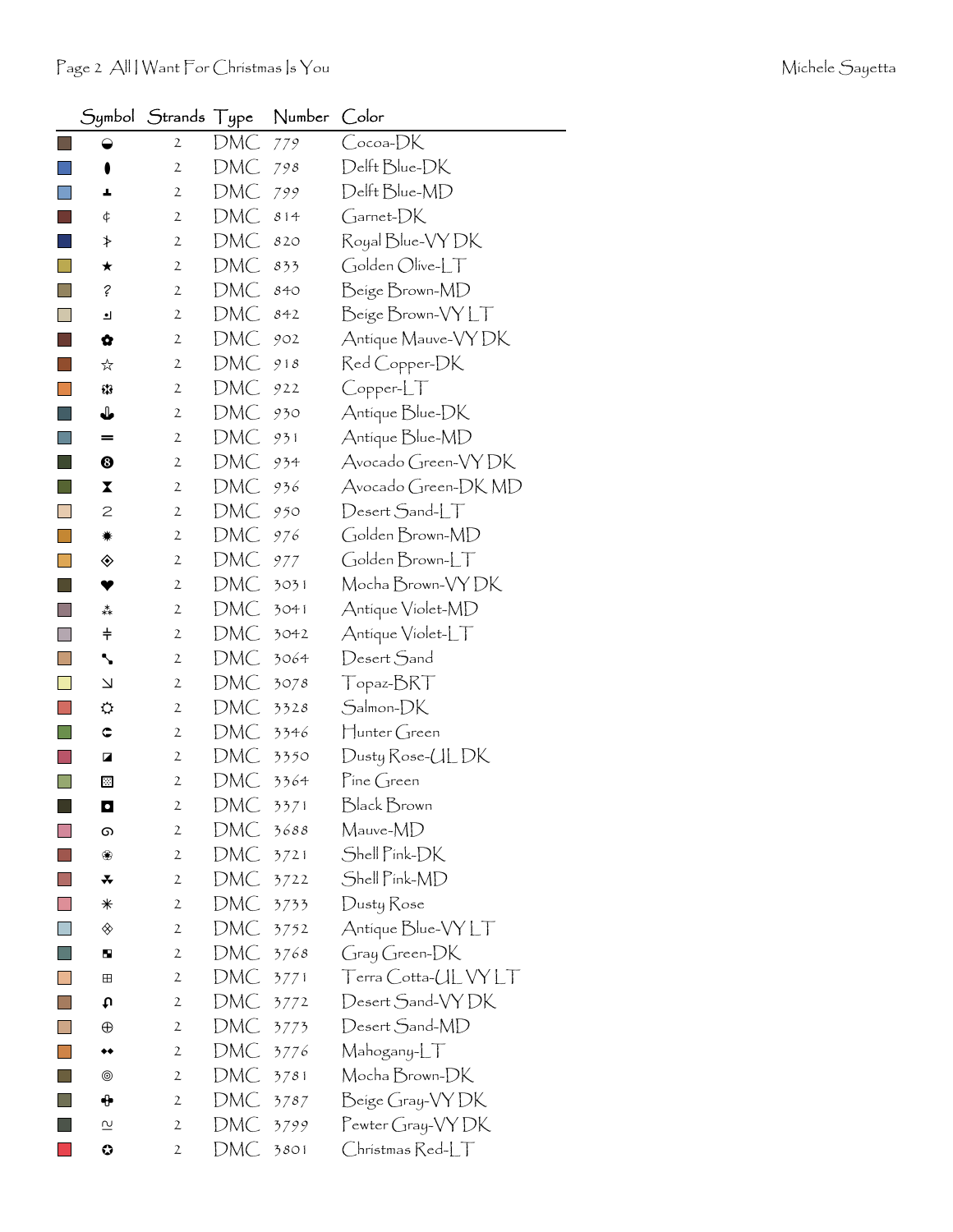|                  |                |          | Symbol Strands Type Number Color |                          |
|------------------|----------------|----------|----------------------------------|--------------------------|
| \$               | $\mathbf{2}$   | DMC 3813 |                                  | $Blue Green-LT$          |
| □                | 2              | DMC 3817 |                                  | $C$ eladon $G$ reen- $T$ |
| ൿ                | $\mathfrak{2}$ | DMC 3827 |                                  | Golden Brown-Pale        |
| 冚                | $\mathbf{2}$   | DMC 3829 |                                  | Old Gold-VY DK           |
| X                | $\mathfrak{2}$ | DMC 3836 |                                  | GrapherLT                |
| Ø                | $\mathbf{2}$   | DMC 3856 |                                  | Mahogany-UL VY LT        |
| ×                | $\mathbf{2}$   | DMC 3857 |                                  | Rosewood-DK              |
| ◥                | $\mathbf{2}$   | DMC 3858 |                                  | Rosewood-MD              |
| $\circledbullet$ | $\mathbf{2}$   | DMC 3860 |                                  | $\int$ ocoa              |
| ⚠                | $\mathbf{2}$   | DMC 3861 |                                  | $Cocoa-LT$               |
| Д                | $\mathbf{2}$   | DMC 3862 |                                  | Mocha Beige-DK           |
| ↖                | $\mathbf{2}$   | DMC 3864 |                                  | Mocha Beige-LT           |
| ♡                | $\mathbf{2}$   | DMC 3866 |                                  | Mocha Brown-UL VY LT     |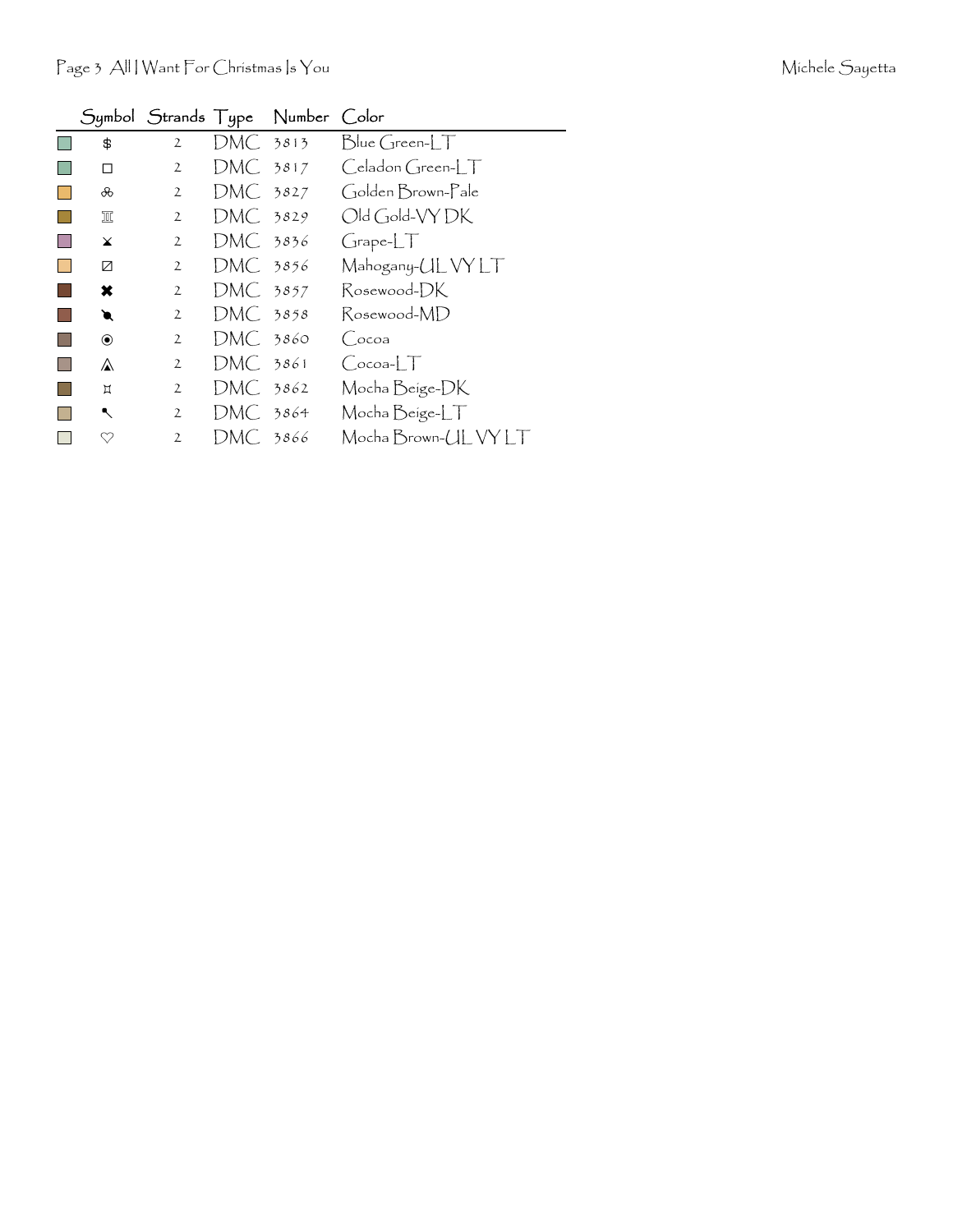## Usage Summary

Strands Per Skein: 6 Skein Length: 313.0 in

| Type                   | Number | Full  | $H$ alf            |                    |                    |       |       |       |                    |                    | Quarter Petite Back(in) Str(in) Spec(in) French Bead Skein Est. |
|------------------------|--------|-------|--------------------|--------------------|--------------------|-------|-------|-------|--------------------|--------------------|-----------------------------------------------------------------|
| $\blacksquare$ DMC     | 150    | 1324  | $\bigcirc$         | $\circlearrowleft$ | $\circ$            | O.O   | O.O   | O.O   | $\circlearrowleft$ | $\circlearrowleft$ | 1.000                                                           |
| $\Box$ DMC             | 152    | 1209  | O                  | O                  | O                  | O.O   | O.O   | O.O   | O                  | O                  | 1.000                                                           |
| $\blacksquare$ dmC     | 158    | 232   | O                  | O                  | $\circ$            | O.O   | O.O   | 0.0   | O                  | O                  | 1.000                                                           |
| $\Box$ DMC             | 161    | 657   | O                  | O                  | O                  | O.O   | O.O   | O.O   | O                  | O                  | 1.000                                                           |
| $\Box$ DMC             | 169    | 2049  | O                  | O                  | $\circ$            | O.O   | O.O   | O.O   | O                  | O                  | 1.000                                                           |
| $\Box$ DMC             | 224    | 1385  | O                  | O                  | O                  | O.O   | O.O   | O.O   | O                  | O                  | 1.000                                                           |
| $\blacksquare$ DMC     | 310    | 21603 | O                  | O                  | O                  | O.O   | O.O   | O.O   | O                  | O                  | 6.000                                                           |
| $\Box$ DMC             | 315    | 5227  | O                  | O                  | $\circ$            | O.O   | O.O   | O.O   | O                  | O                  | 2.000                                                           |
| $\blacksquare$ DMC     | 317    | 8957  | O                  | O                  | O                  | O.O   | O.O   | O.O   | O                  | O                  | 3.000                                                           |
| $\Box$ DMC             | 318    | 509   | O                  | O                  | O                  | O.O   | O.O   | 0.0   | O                  | O                  | 1.000                                                           |
| $\Box$ DMC             | 347    | 1158  | O                  | O                  | $\circ$            | O.O   | O.O   | O.O   | O                  | O                  | 1.000                                                           |
| $\blacksquare$ dmC     | 349    | 298   | O                  | O                  | O                  | O.O   | O.O   | O.O   | O                  | O                  | 1.000                                                           |
| $\Box$ DMC             | 370    | 982   | O                  | O                  | $\circ$            | O.O   | O.O   | O.O   | $\circ$            | $\circ$            | 1.000                                                           |
| $\Box$ DMC             | 372    | 1429  | O                  | O                  | $\circ$            | O.O   | O.O   | O.O   | O                  | O                  | 1.000                                                           |
| $\square$ DMC          | 402    | 876   | O                  | O                  | O                  | O.O   | O.O   | O.O   | O                  | O                  | 1.000                                                           |
| $\blacksquare$ DMC     | 413    | 14335 | O                  | O                  | $\circ$            | O.O   | O.O   | O.O   | O                  | O                  | 4.000                                                           |
| $\Box$ DMC             | 415    | 589   | O                  | O                  | $\circ$            | O.O   | O.O   | 0.0   | O                  | O                  | 1.000                                                           |
| $\square$ DMC          | 436    | 2016  | O                  | O                  | O                  | O.O   | O.O   | O.O   | O                  | O                  | 1.000                                                           |
| $\Box$ DMC             | 451    | 2181  | O                  | O                  | $\circ$            | O.O   | O.O   | 0.0   | $\circ$            | O                  | 1.000                                                           |
| $\square$ DMC          | 471    | 42    | O                  | O                  | O                  | O.O   | O.O   | 0.0   | O                  | O                  | 1.000                                                           |
| $\Box$ DMC             | 498    | 645   | O                  | O                  | O                  | O.O   | O.O   | O.O   | O                  | O                  | 1.000                                                           |
| $\blacksquare$ dmC     | 500    | 12995 | O                  | O                  | O                  | O.O   | O.O   | O.O   | O                  | O                  | 4.000                                                           |
| $\blacksquare$ DMC     | 501    | 1647  | O                  | O                  | O                  | O.O   | O.O   | O.O   | O                  | O                  | 1.000                                                           |
| <b>TDMC</b>            | 612    | 4268  | O                  | O                  | $\circ$            | O.O   | O.O   | O.O   | O                  | $\circ$            | 2.000                                                           |
| $\Box$ DMC             | 640    | 2117  | O                  | O                  | O                  | O.O   | O.O   | O.O   | O                  | O                  | 1.000                                                           |
| $\Box$ DMC.            | 676    | 540   | O                  | O                  | $\circ$            | O.O   | O.O   | O.O   | O                  | O                  | 1.000                                                           |
| $\Box$ dmc             | 703    | 70    | O                  | O                  | O                  | O.O   | O.O   | O.O   | O                  | O                  | 1.000                                                           |
| $\Box$ DMC 704         |        | 69    | O                  | O                  | O                  | O.O   | O.O   | O.O   | $\circ$            | $\circ$            | 1.000                                                           |
| $\Box$ DMC 727         |        | 423   | $\bigcirc$         | $\bigcirc$         | $\bigcirc$         | $O.O$ | $O.O$ | $O.O$ | $\circlearrowleft$ | $\circlearrowleft$ | 1.000                                                           |
| $\Box$ DMC 729         |        | 322   | $\circlearrowleft$ | O                  | $\circlearrowleft$ | $O.O$ | $O.O$ | $O.O$ | $\bigcirc$         | $\bigcirc$         | 1.000                                                           |
| $\Box$ DMC 738         |        | 1401  | O                  | O                  | $\circlearrowleft$ | O.O   | $O.O$ | $O.O$ | $\circ$            | $\circ$            | 1.000                                                           |
| $\Box$ DMC 772         |        | 53    | $\bigcirc$         | $\bigcirc$         | $\circlearrowleft$ | $O.O$ | $O.O$ | O.O   | $\circ$            | $\bigcirc$         | 1.000                                                           |
| $\blacksquare$ DMC 779 |        | 21562 | O                  | O                  | $\circ$            | $O.O$ | $O.O$ | $O.O$ | $\circ$            | $\circ$            | 6.000                                                           |
| $\blacksquare$ DMC 798 |        | 37    | $\bigcirc$         | O                  | $\circlearrowleft$ | $O.O$ | O.O   | O.O   | $\circ$            | $\bigcirc$         | 1.000                                                           |
| $\Box$ DMC 799         |        | 91    | $\bigcirc$         | $\circ$            | $\bigcirc$         | $O.O$ | $O.O$ | O.O   | $\circlearrowleft$ | $\circlearrowleft$ | 1.000                                                           |
| $\blacksquare$ DMC 814 |        | 2329  | $\bigcirc$         | $\bigcirc$         | $\circlearrowleft$ | $O.O$ | $O.O$ | $O.O$ | $\bigcirc$         | $\bigcirc$         | 1.000                                                           |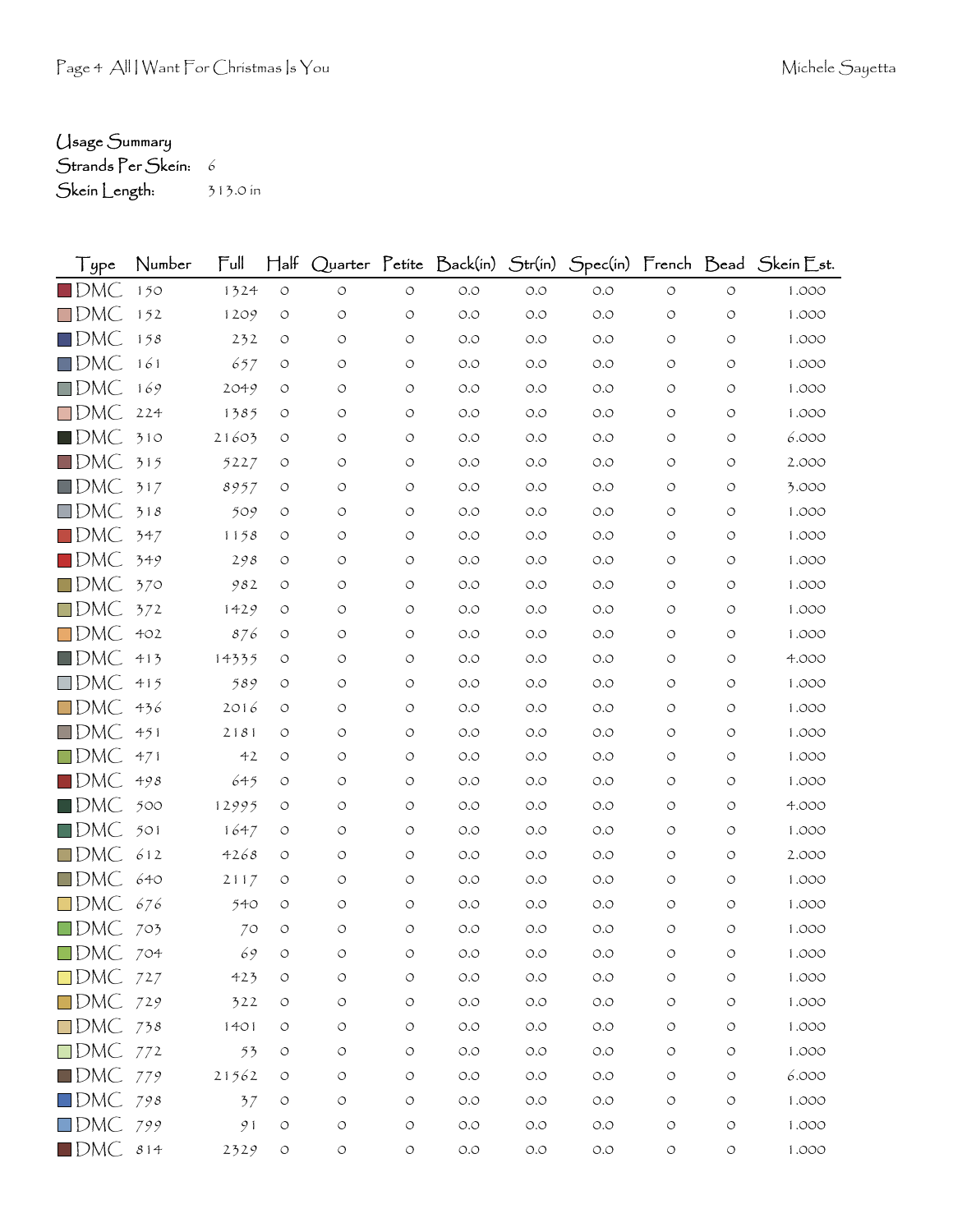| Type                    | Number | Full  | $\mathsf{H\!}\mathrm{aff}$ |                    |                    | Quarter Petite Back(in) | Str(in) |       |                    |            | Spec(in) French Bead Skein Est. |
|-------------------------|--------|-------|----------------------------|--------------------|--------------------|-------------------------|---------|-------|--------------------|------------|---------------------------------|
| $\blacksquare$ DMC      | 820    | 104   | $\circlearrowleft$         | $\circ$            | $\circ$            | $O.O$                   | $O.O$   | $O.O$ | $\circ$            | $\circ$    | 1.000                           |
| $\square$ DMC           | 833    | 318   | $\circ$                    | $\circ$            | $\circ$            | O.O                     | O.O     | O.O   | O                  | $\circ$    | 1.000                           |
| $\Box$ DMC              | 840    | 2037  | O                          | O                  | O                  | O.O                     | O.O     | O.O   | O                  | O          | 1.000                           |
| $\square$ DMC           | 842    | 908   | O                          | $\circ$            | O                  | O.O                     | O.O     | O.O   | O                  | O          | 1.000                           |
| $\blacksquare$ DMC      | 902    | 9539  | O                          | O                  | $\circ$            | O.O                     | O.O     | O.O   | O                  | O          | 3.000                           |
| $\blacksquare$ DMC      | 918    | 802   | O                          | O                  | $\circ$            | O.O                     | O.O     | O.O   | O                  | O          | 1.000                           |
| $\square$ DMC           | 922    | 690   | O                          | $\circ$            | O                  | O.O                     | O.O     | O.O   | O                  | O          | 1.000                           |
| $\blacksquare$ DMC      | 930    | 8242  | O                          | O                  | $\circ$            | O.O                     | O.O     | O.O   | O                  | O          | 3.000                           |
| $\Box$ DMC              | 931    | 2931  | O                          | O                  | $\circ$            | O.O                     | O.O     | O.O   | $\circ$            | $\circ$    | 1.000                           |
| $\blacksquare$ DMC      | 934    | 14447 | O                          | O                  | O                  | O.O                     | O.O     | $O.O$ | O                  | O          | 4.000                           |
| $\square$ DMC           | 936    | 234   | O                          | $\circ$            | O                  | O.O                     | O.O     | O.O   | O                  | O          | 1.000                           |
| $\square$ DMC           | 950    | 2408  | O                          | $\circ$            | $\circ$            | O.O                     | O.O     | O.O   | O                  | O          | 1.000                           |
| $\square$ DMC           | 976    | 61    | O                          | O                  | O                  | $O.O$                   | O.O     | O.O   | O                  | O          | 1.000                           |
| $\square$ DMC           | 977    | 476   | O                          | O                  | $\circ$            | O.O                     | O.O     | O.O   | $\circ$            | $\circ$    | 1.000                           |
| $\square$ DMC           | 3031   | 11313 | O                          | $\circ$            | O                  | O.O                     | O.O     | O.O   | O                  | O          | 4.000                           |
| $\Box$ DMC              | 3041   | 4952  | O                          | $\circ$            | O                  | O.O                     | O.O     | O.O   | O                  | O          | 2.000                           |
| $\Box$ DMC              | 3042   | 1300  | O                          | O                  | $\circ$            | O.O                     | O.O     | O.O   | $\circ$            | $\circ$    | 1.000                           |
| $\square$ DMC           | 3064   | 3270  | O                          | O                  | $\circ$            | O.O                     | O.O     | O.O   | O                  | $\circ$    | 1.000                           |
| $\square$ DMC           | 3078   | 1101  | $\circ$                    | $\circ$            | O                  | O.O                     | O.O     | O.O   | O                  | O          | 1.000                           |
| $\square$ DMC           | 3328   | 1251  | O                          | O                  | O                  | O.O                     | O.O     | O.O   | $\circ$            | O          | 1.000                           |
| $\square$ DMC           | 3346   | 245   | $\circ$                    | O                  | $\circ$            | O.O                     | O.O     | O.O   | O                  | O          | 1.000                           |
| $\Box$ DMC              | 3350   | 309   | O                          | $\circ$            | O                  | O.O                     | O.O     | O.O   | O                  | O          | 1.000                           |
| $\square$ DMC           | 3364   | 253   | O                          | $\circ$            | $\circ$            | O.O                     | O.O     | O.O   | $\circ$            | $\circ$    | 1.000                           |
| $\blacksquare$ DMC      | 3371   | 23364 | O                          | O                  | O                  | O.O                     | O.O     | O.O   | O                  | O          | 7.000                           |
| $\square$ DMC           | 3688   | 110   | O                          | O                  | O                  | O.O                     | O.O     | O.O   | O                  | O          | 1.000                           |
| $\square$ DMC           | 3721   | 3170  | O                          | $\circ$            | O                  | O.O                     | O.O     | O.O   | O                  | O          | 1.000                           |
| $\square$ DMC           | 3722   | 2611  | $\circ$                    | $\circ$            | O                  | $O.O$                   | O.O     | O.O   | $\circ$            | O          | 1.000                           |
| $\Box$ DMC              | 3733   | 124   | O                          | O                  | O                  | O.O                     | $O.O$   | O.O   |                    |            | 1.000                           |
| $\Box$ DMC 3752         |        | 110   | $\circlearrowleft$         | O                  | $\circ$            | O.O                     | O.O     | O.O   | O                  | $\circ$    | 1.000                           |
| $\blacksquare$ DMC 3768 |        | 7258  | $\circ$                    | $\circlearrowleft$ | $\circlearrowleft$ | $O.O$                   | $O.O$   | $O.O$ | $\circ$            | $\circ$    | 2.000                           |
| $\Box$ DMC 3771         |        | 979   | O                          | O                  | $\circlearrowleft$ | $O.O$                   | O.O     | $O.O$ | $\circ$            | O          | 1.000                           |
| $\square$ DMC           | 3772   | 5720  | $\circ$                    | O                  | $\circlearrowleft$ | $O.O$                   | $O.O$   | $O.O$ | O                  | O          | 2.000                           |
| $\square$ DMC           | 3773   | 2150  | $\circ$                    | $\circ$            | $\circ$            | $O.O$                   | $O.O$   | $O.O$ | $\circ$            | $\circ$    | 1.000                           |
| $\square$ DMC           | 3776   | 1147  | $\circ$                    | O                  | $\circlearrowleft$ | $O.O$                   | $O.O$   | $O.O$ | O                  | $\bigcirc$ | 1.000                           |
| $\blacksquare$ DMC      | 3781   | 1560  | O                          | O                  | $\circ$            | $O.O$                   | $O.O$   | $O.O$ | $\circ$            | O          | 1.000                           |
| $\blacksquare$ DMC      | 3787   | 7851  | O                          | $\circ$            | $\circlearrowleft$ | $O.O$                   | O.O     | $O.O$ | $\circ$            | O          | 3.000                           |
| $\blacksquare$ DMC      | 3799   | 42642 | $\circ$                    | O                  | $\circlearrowleft$ | O.O                     | $O.O$   | $O.O$ | O                  | $\circ$    | 12.000                          |
| $\square$ DMC           | 3801   | 303   | O                          | O                  | $\circ$            | $O.O$                   | $O.O$   | $O.O$ | O                  | $\circ$    | 1.000                           |
| $\square$ DMC           | 3813   | 162   | $\circ$                    | O                  | $\circ$            | $O.O$                   | $O.O$   | $O.O$ | $\circ$            | $\circ$    | 1.000                           |
| $\square$ DMC           | 3817   | 650   | O                          | O                  | $\circ$            | $O.O$                   | $O.O$   | $O.O$ | O                  | O          | 1.000                           |
| $\square$ DMC           | 3827   | 667   | $\circ$                    | $\circ$            | $\circlearrowleft$ | $O.O$                   | $O.O$   | $O.O$ | $\circ$            | $\bigcirc$ | 1.000                           |
| $\Box$ DMC              | 3829   | 329   | $\circlearrowleft$         | $\circlearrowleft$ | $\bigcirc$         | O.O                     | O.O     | $O.O$ | $\circlearrowleft$ | $\bigcirc$ | 1.000                           |